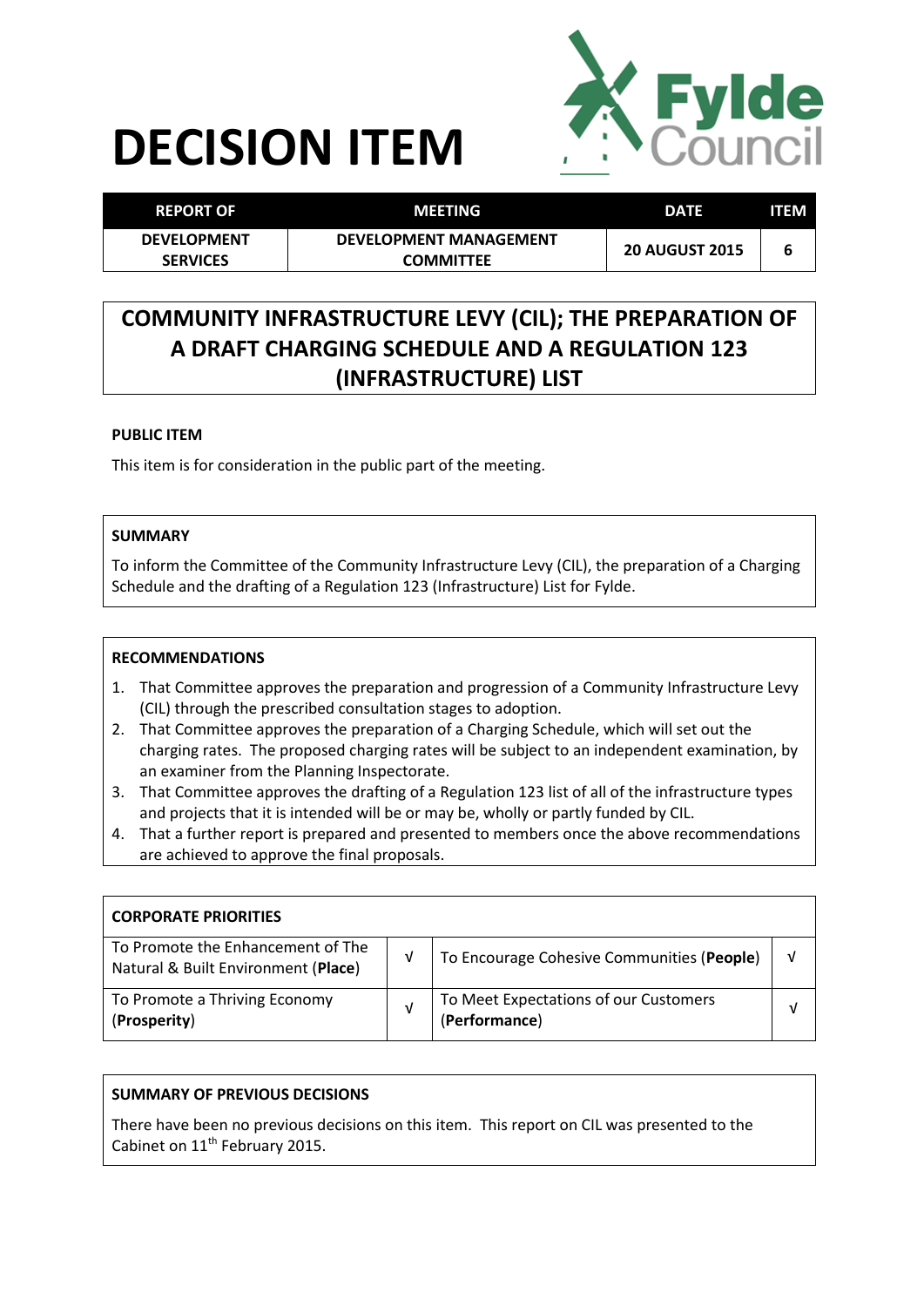#### **COMMUNITY INFRASTRUCTURE LEVY**

- 1. The Community Infrastructure Levy (CIL) is a new charge on some forms of built development; it allows the Charging Authority (i.e. Fylde Council) to levy a charge on owners or developers carrying out built development so that they contribute to the costs of providing the infrastructure needed to support development of the area. It will fund infrastructure projects such as transport, education, leisure and health which will need to be set out in a list known as a Regulation 123 list.
- 2. The levy will be charged at a rate of pounds per square metre, based on the net additional internal floor-space of any given development for uses identified in a charging schedule.
- 3. Although CIL will replace Section 106 (S106) in terms of 'off site matters' associated with new built developments, S106 will still apply particularly in relation to larger schemes to mitigate the impacts of that specific development subject to the following tests:
	- a) Necessary to make the development acceptable
	- b) Directly related to the development
	- c) Fairly and reasonably related in scale and kind to the development

Section 106 will continue to apply to the securing of Affordable Housing.

- 4. In order to progress the CIL rates to adoption the Council will be required to follow a prescribed process. Two stages of consultation will need to take place, commencing with consultation on a Preliminary Draft Charging Schedule; followed by a further consultation in respect of the Draft Charging Schedule. The schedule will then need to be submitted to the Planning Inspectorate for an independent examination of the proposed charging rates. The examiner may make recommendations to modify the charging schedule, which the Council will be bound to act upon to allow adoption of the charging rates. It is a requirement, as set out in DCLG Guidance issued in April 2013, that the decision to adopt the charging schedule is made by the full council of the Charging Authority (i.e. Fylde Council).
- 5. By way of example, the charging rates that have been introduced by the Central Lancashire Authorities (comprising Preston City Council, South Ribble Borough Council and Chorley Council), following an independent examination and modifications recommended by the examiner are set out in the following box. The Charging Schedule was adopted by the Central Lancashire Authorities, with charging commencing from 1st September 2013.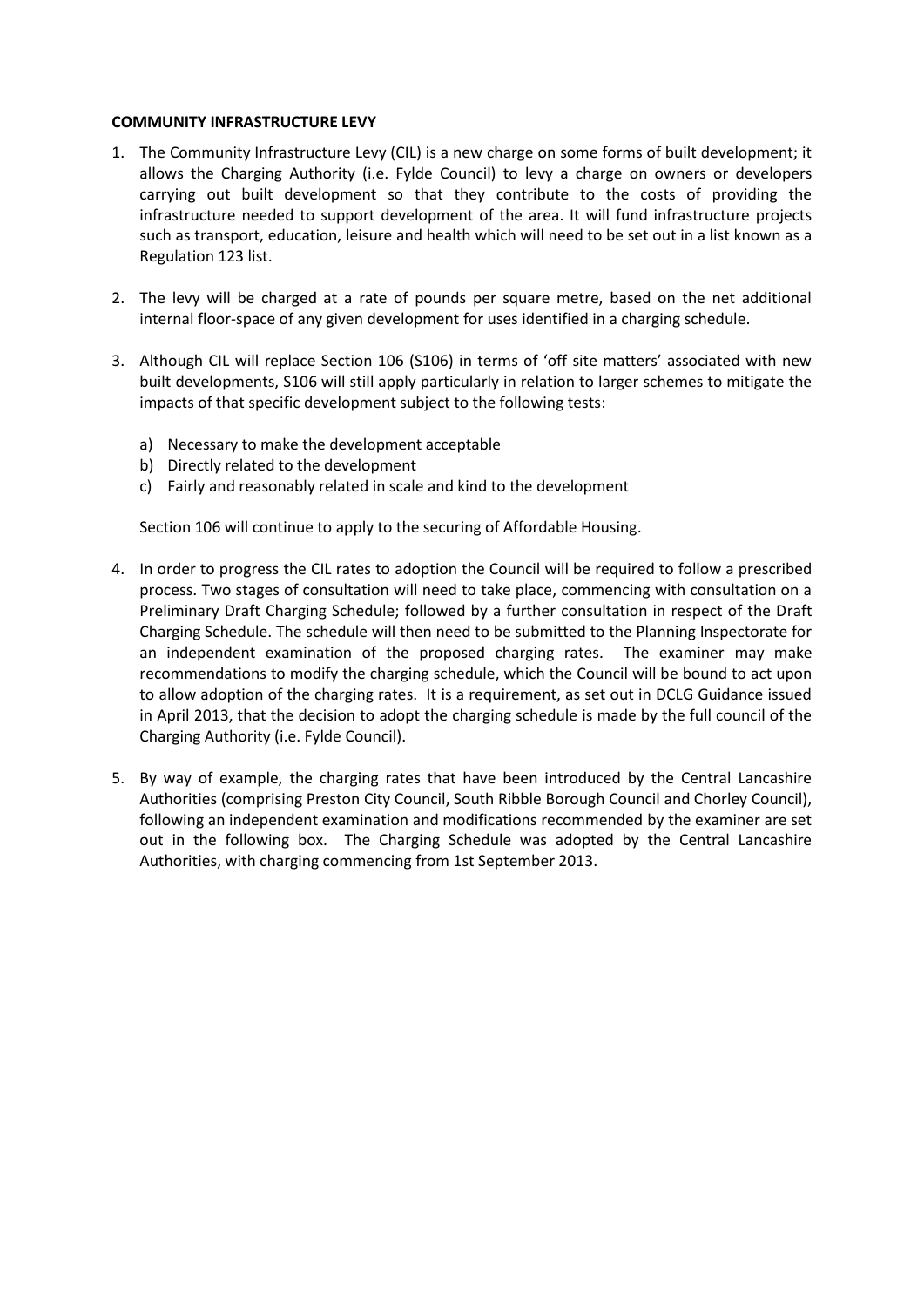| <b>Central Lancashire Authorities</b><br><b>Adopted Charging Schedule</b> |                   |
|---------------------------------------------------------------------------|-------------------|
| <b>Development</b>                                                        | <b>CIL Charge</b> |
| Dwelling houses (excluding apartments)                                    | £65 per sq. m     |
| Apartments                                                                | £0 per sq. m      |
| Convenience retail (excluding neighbourhood<br>convenience stores)        | £160 per sq. $m$  |
| Retail warehouse, retail parks and<br>neighbourhood convenience stores    | £40 per sq. m     |
| Community uses                                                            | £0 per sq. m      |
| All other uses                                                            | £0 per sq. m      |

6. The adoption of the Charging Schedule by Fylde Council would essentially just be the beginning of the process as the governance arrangements, in terms of collecting and spending CIL would have to be put in place along with such matters as an 'instalments policy'. This is particularly relevant given the introduction of legislation on 25th April 2013 by the Government, which requires 25% of CIL generated in their area to be given over to Parish and Town Councils where a neighbourhood plan is in place and 15% where such a plan is not in existence. The CIL guidance recommends a review of the rates.

# **SECTION 106 PLANNING OBLIGATIONS ALONGSIDE A CIL REGIME**

- 7. The use of Section 106 Planning Obligations alongside a CIL regime, which will become the primary mechanism for securing infrastructure contributions following its adoption are set out below.
- 8. Two of the regulations within the Community Infrastructure Levy Regulations, 2010 are of significant relevance:
	- I. Regulation 122 sets out three statutory tests which all planning obligations under Section 106 must meet if they have been determining factors in the granting of planning permission. The regulation states the obligation must be:
		- a) Necessary to make the development acceptable in planning terms.
		- b) Directly related to the development.
		- c) Fairly and reasonably related in scale and kind to the development.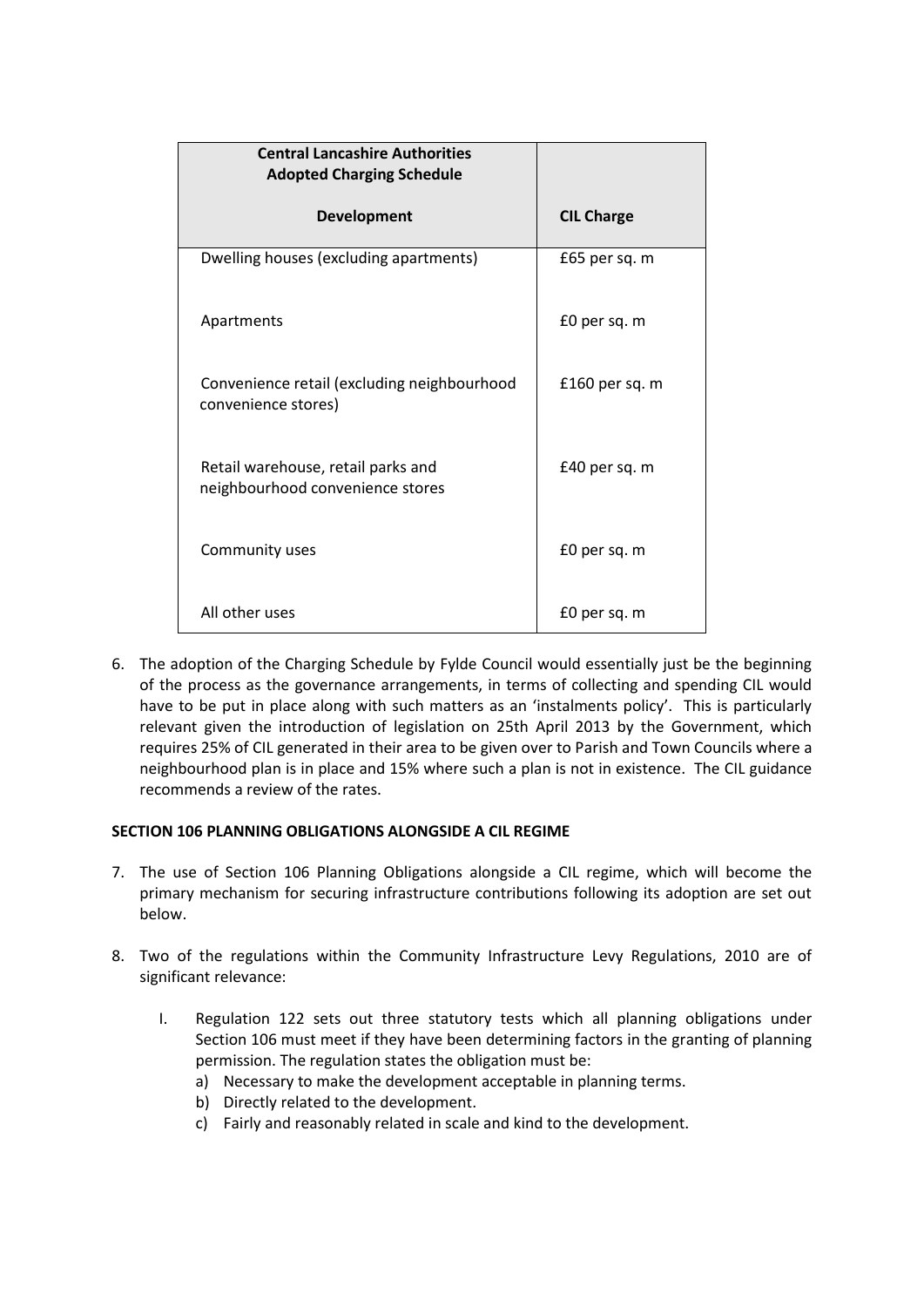- II. As from April 2015, Regulation 123 imposed substantial restrictions on a local planning authority's ability to secure developer contributions for mitigating infrastructure impacts through planning obligations. It is now only possible for a maximum of five planning obligations to be pooled to contribute to any one infrastructure item or infrastructure type.
- 9. Revenue from CIL is intended to provide infrastructure to support the development of an area, rather than making individual planning applications acceptable in planning terms. CIL revenue can be spent by the Council to support any community infrastructure to promote growth, it is not tied to a particular project. Infrastructure is widely defined by Section 216 of the Planning Act, 2008 including:
	- Roads and other transport facilities.
	- Flood defences
	- Schools and other educational facilities
	- Medical facilities
	- Sporting and recreational facilities
	- Open Spaces
- 10. The Planning Practice Guidance states that:

"Local authorities must spend the levy on infrastructure needed to support the development of their area, and they will decide what infrastructure is needed."

11. Some developments will be liable to both pay CIL and enter into S106 agreement. The CIL payment and S106 obligations, as prescribed above will cover different things, and development will not be charged for the same items of infrastructure through obligations and levy. In order to clarify what types of infrastructure will in future no longer fall under S106, a list under Regulation 123 of the CIL Regulations will need to be compiled by Fylde Council. This is a list of infrastructure types and projects that it is intended will be, or may be wholly or partly funded by CIL. It will be kept up to date and take into account any changes in circumstances and / or infrastructure need identified in the future.

#### **REGULATION 123 LIST**

- 12. Following adoption of the Charging Schedule, CIL will become the primary source of infrastructure funding available through development management decisions for the majority of developments.
- 13. Following the adoption of the CIL Charging Schedule, the Council will then need to formally publish on the website, in accordance with Regulation 123, a list of infrastructure projects that it is intended will be, or may be wholly or partly funded by CIL. Regulation 123 prevents the use of planning obligations to fund infrastructure projects or types of infrastructure that will be wholly or partly funded by CIL. The Regulation 123 list is expected to address non site specific infrastructure, including generic transport, highway and cycle schemes; health; education; green infrastructure; and public realm improvements. These infrastructure projects would not, therefore, be funded through S106 Planning Obligations.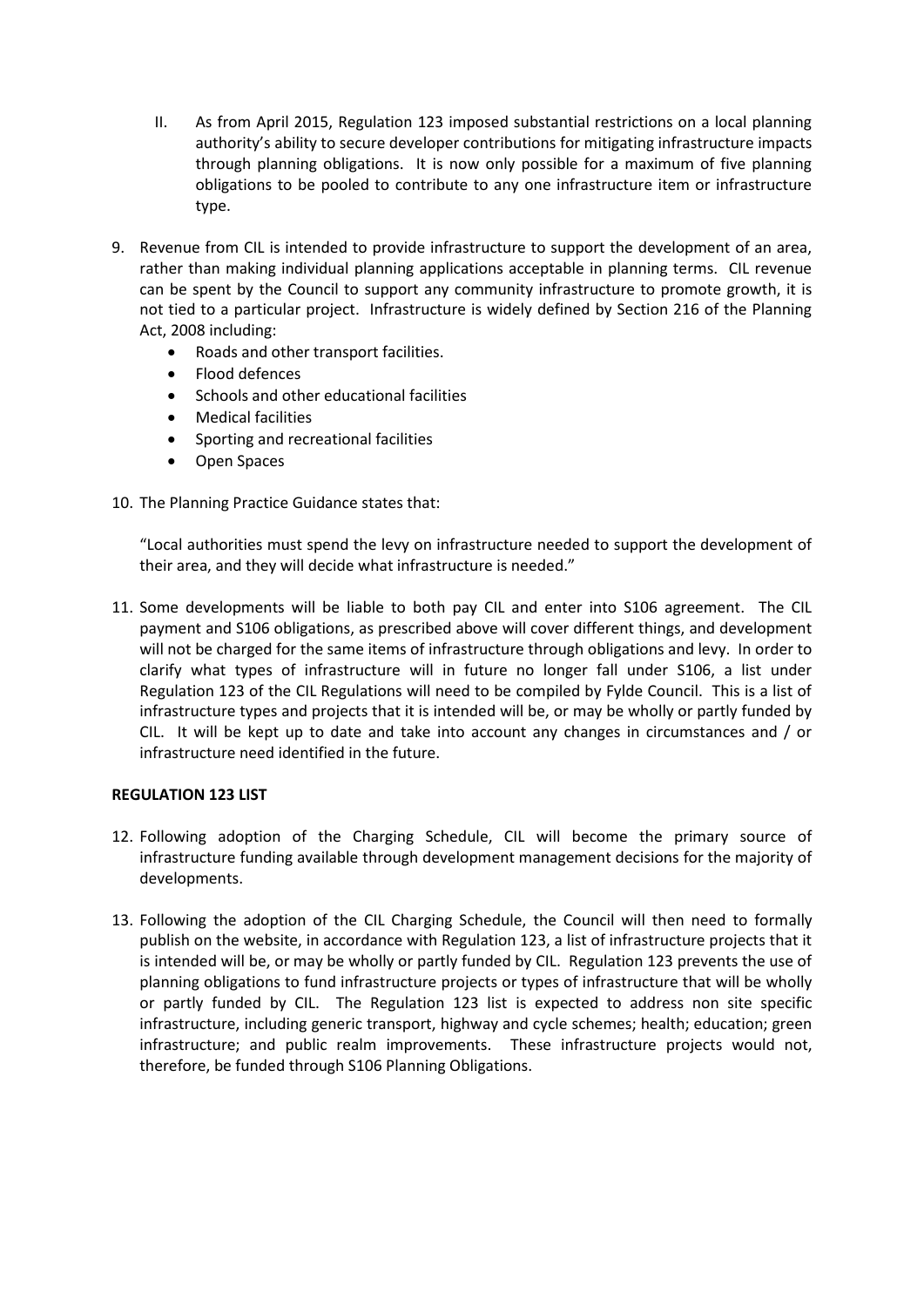#### **PLANNING OBLIGATIONS / SECTION 106 AGREEMENTS**

- 14. In circumstances where the Council wants to control the impact of a development, but the desired restrictions go beyond the scope of conditions, it is possible to enter into a legal agreement with the applicant and anyone else who has a legal interest in the land, to secure planning obligations under Section 106 of the Town and Country Planning Act. Section 106 Planning Obligations will only be used in the future in accordance with Regulation 122 of the CIL Regulations in the circumstances set out above.
- 15. Therefore, the types of infrastructure for which planning obligations may typically be sought on sites, will be in accordance with the policies set out in the emerging Single Local Plan for Fylde and will potentially include:
	- Affordable housing
	- On site open space
	- Transport / highways (in a limited set of circumstances)
	- Off site works specifically required to make the development acceptable.

# **OFF-SITE SECTION 106 AGREEMENTS**

- 16. Larger scale major developments typically have larger and more concentrated impacts and so may necessitate site specific infrastructure such as schools, community facilities and junction improvements. In securing such planning obligations on larger sites, the Council will apply the statutory tests and avoid duplication with the CIL.
- 17. There will be the need for access roads to service the individual housing areas / parcels. These access roads will be subject to S106 contributions, as they will be "necessary to make the development acceptable in planning terms". Development of the Strategic Locations for Development, identified in the emerging Single Local Plan for Fylde, will be co-ordinated via masterplans which will establish access roads necessary to make the development acceptable.
- 18. The Council strongly encourages pre-application discussions with regard to planning obligations. This provides an opportunity to discuss and agree how relevant policies may be applied to a particular development and provides the opportunity for early resolution of outstanding issues. Furthermore, as is the case with CIL, this will provide the developer with greater certainty earlier on in the development process regarding the costs that they will have to bear.
- 19. Planning Agreements will normally be drafted by the Council based upon the use of standard agreements, where appropriate, to speed up the preparation of the agreement. Applicants will be required to meet their own and the Council's costs of preparing planning obligation agreements, whether the agreement is subsequently signed or not, including associated legal costs.
- 20. Financial contributions will normally be expected to be paid upon commencement of development as defined in Section 56 of the Town and Country Planning Act, 1990. It is recognised that to support development viability it will not always be practical to do this. In these circumstances, the Council will accept payments by arrangement and at specific stages during the development process, for example upon occupation of an agreed percentage of the dwellings, or other agreed milestone. Trigger dates for the payment of financial contributions will be included in the S106 Agreement, as will any time periods by which the contribution is to be spent or repaid to the applicant.